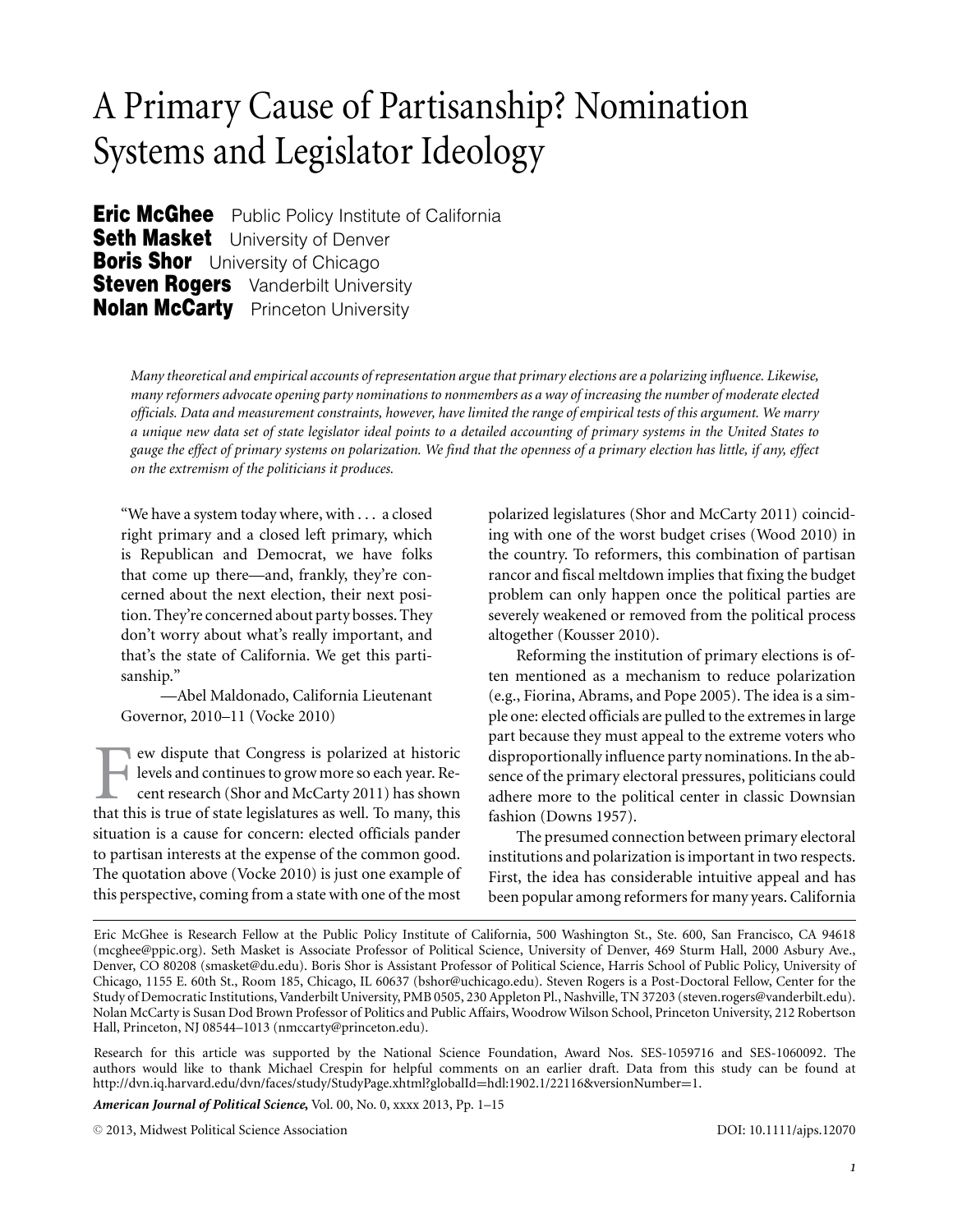voters recently adopted a radically open "top two" primary in an effort to weaken the influence of parties over the nomination process, and this change might stimulate further efforts to reform primary systems around the country.<sup>1</sup>

Second, a theoretical issue is at stake. The presumed link between primary systems and polarization assumes that parties are primarily aggregators of mass opinion. According to this approach, primary electorates define the parties and the positions of their elected representatives: change the electorates, and one changes the representatives' positions. Other recent models of parties, however, assign a more central role to party elites—interest groups and activists—who shape the party's position for both the general public and the party rank-and-file alike. In this alternative model, changing the primary electorate has a smaller effect on representatives' behavior because it is the most active and interested members of the party who determine nomination decisions. Thus, the connection between primary systems and polarization revolves around a fundamental debate about the nature of political parties.

To gauge the effect of primary election reform on polarization, we marry a unique new data set of state legislator ideal points to a detailed accounting of primary systems. The results of this analysis suggest that the openness of a primary election system has little to no effect on the ideological positions of the politicians it elects. Our estimates of effects are rarely robust, and when they are, they are generally the opposite of the ones that are expected—more open primaries electing legislators who are more extreme.

### **Primary Systems and Polarization**

Determining who should be allowed to participate in a primary election is a thorny normative issue that goes to the heart of what parties are and what role voters play in them. Are parties public organizations in the sense that all citizens have a right to participate in their decisionmaking processes? Behind this normative question is an empirical one: to what extent do voters shape the identity of a party's elected representatives? At one end of the debate are scholars like E. E. Schattschneider (1942), who understand parties as collections of elites involved in the business of controlling elections and government and feel that mass involvement in party nominations is at best a polite ruse. Parties, after all, have no control over who their members are, and those members bear no obligations to the party, even if they assert a right to decide that party's stances and nominees. For Schattschneider, the party rank-and-file are no more members of the party than baseball fans at a stadium are members of the team for which they are rooting.

Rosenblum, however, takes issue with Schattschneider's baseball metaphor, arguing that partisan voters lend particular value to a political system. "This is not the sheer vicariousness of Red Sox fans 'high-fiveing' their team's victory. . . . A Republican victory really is Republicans' doing. Partisans sustain and affect the play" (2008, 354–55). Seen in this way, partisan voters are far from mere spectators; they shape partisan contests and ensure that parties stand for consistent ideals from election to election.

Advocates of open primaries emerge from this second intellectual tradition and assume the mass public is decisive to the nature of partisan representation. Although reformers and others speak of party bosses, the bosses they imagine have power over candidates only because they represent an overly homogeneous group of voters. According to this perspective, an open primary system undermines parties by diversifying the primary electorate, which in turn deprives party leaders of the power that comes from speaking for a unified community. Most theoretical literature on primaries takes a similar view, arguing that departures by elected officials from the Downsian centripetal prediction can be explained in part by the relatively extreme group of voters who select the candidates (Aldrich 1983; Aranson and Ordenshook 1972; Cadigan and Janeba 2002; Owen and Grofman 2006).

Ironically, early twentieth-century Progressive reformers originally touted the party primary as a way to thwart party bosses (Mowry 1951; Ranney 1975). The party's key decisions about stances to take and candidates to nominate would henceforth be made not by a group of convention attendees or a small clique of elites in a smoke-filled room but by the party's voters at large. Historically, however, party leaders have proven adept at convincing party voters to ratify their decisions at primaries, and party voters rarely nominate a candidate with whom party leaders are uncomfortable (Cohen et al. 2008; Masket 2009).

More recent theoretical and empirical work highlights the ways in which voters are at best a weak mechanism for enforcing party discipline. First, some evidence suggests primary electorates are not all that extreme (Geer 1988; Norrander 1989). Second, the logic linking open

<sup>&</sup>lt;sup>1</sup>California's "top two" primary allows voters to choose any candidate for any office, regardless of party. The two candidates receiving the most votes—again, regardless of party—advance to a fall run-off election. In essence, the "top two" system eliminates party nominations and replaces them with a first-stage general election.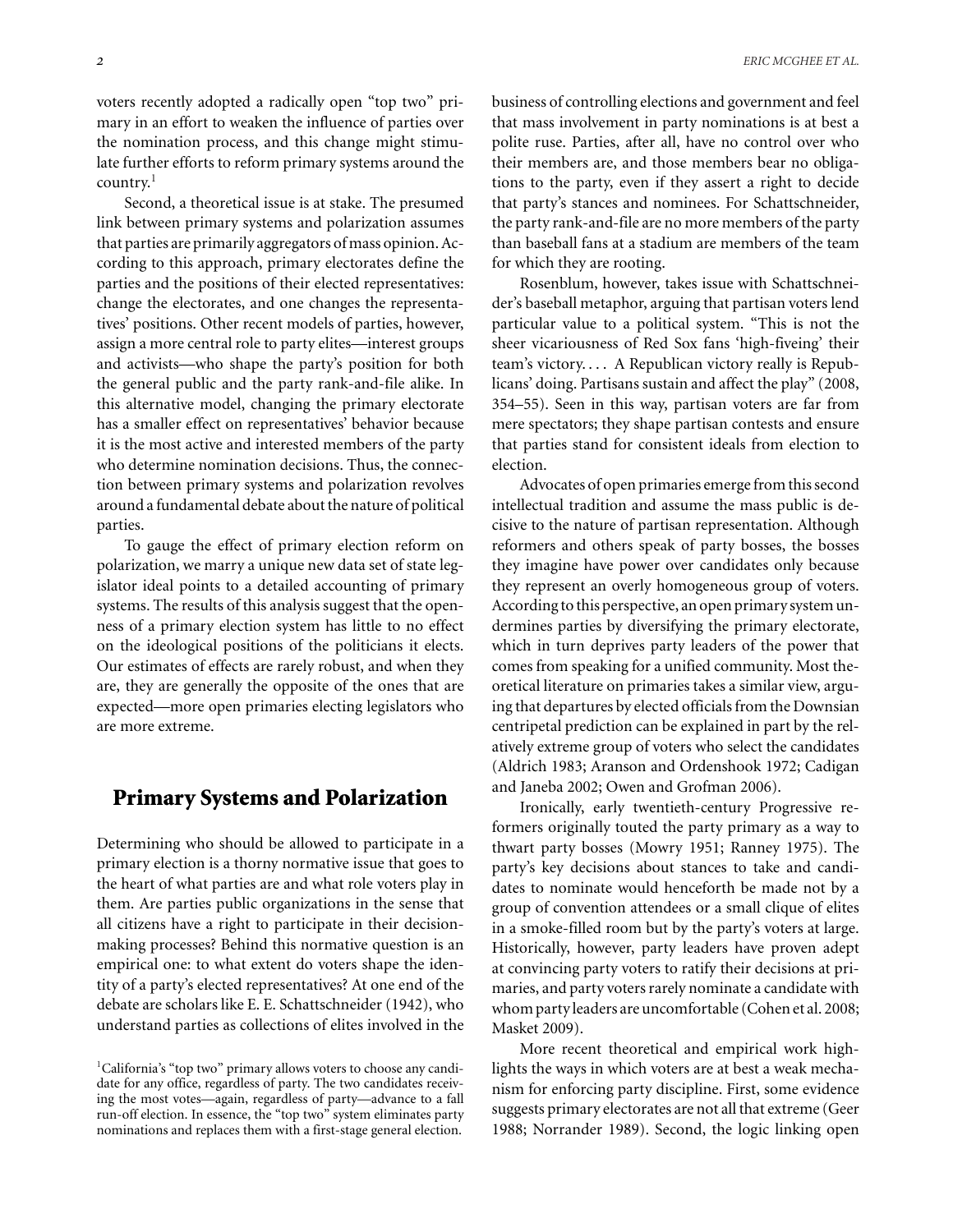primaries and moderation is more complicated than it might appear. Formal models of open primaries and multicandidate races do not produce consistent expectations about the winner's ideology, and extreme candidates may win even when the median voter in the primary electorate is moderate (Chen and Yang 2002; Cooper and Munger 2000; Cox 1987; Oak 2006). Moreover, opening up primaries to nonparty registrants may end up having the perverse effect of encouraging more moderate partisans to flee their parties, further polarizing the existing parties (Norrander, Stephens, and Wendland 2013). Third, arguments linking open primaries to moderation depend on crossover voting, where voters cast a ballot for a candidate with a party identification different from their own. But crossover voters rarely determine the outcome of an election (Alvarez and Nagler 2002; Southwell 1991). If crossover voters are not pivotal, they cannot force a candidate toward the center of the spectrum. In fact, crossover voters likely vote based on candidate saliency first and only then on ideological affinity (Alvarez and Nagler 2002; Salvanto and Wattenberg 2002). This plays into the hands of elites, who often play a critical role in deciding which candidates are salient in the first place. Moreover, Ahler, Citrin, and Lenz (2013) have conducted a large-scale survey experiment in the context of California's "top two" open primary in 2012 and found limited crossover voting, as well as general confusion among voters about the ideological positioning of the candidates.

All of these factors help explain why the bulk of recent empirical studies on primaries have found either little direct effect on polarization (Hirano et al. 2008; Mc-Carty, Poole, and Rosenthal 2006; McGhee 2010) or no evidence of the supposed mechanisms underlying such a link (Brady, Han, and Pope 2007; Pearson and Lawless 2008; Rogowski 2012). The empirical literature on this question is far from settled, however. Several studies have argued for a significant effect from nomination procedures (Bullock and Clinton 2011; Gerber and Morton 1998; Kanthak and Morton 2001; Wright and Schaffner 2002). These studies rely on either purely cross-sectional data or data from a limited number of states. California has been an especially common case study for political scientists. Prior work has found that this state's history with "cross-filing" and more recent experiences with the radically open "blanket" primary resulted in less partisan representation (Alvarez and Sinclair 2012; Bullock and Clinton 2011; Masket 2007; McGhee 2010).

While these studies are important and valuable, their findings might be influenced by the specific states or years that are examined. The heavy reliance on California, in particular, reflects the rich range of data available for that state. Yet the state is an outlier in enough ways that the generalizability of California results should be tested where possible. Moreover, several studies use data from congressional elections, where estimates are often driven by a small number of districts in each state, and certain states cannot be robustly analyzed at all. For example, Alaska—which has experimented extensively with its primary system over the last two decades—has only a single representative in the U.S. House.

To extend our understanding of how electoral institutions affect representation, we examine the relationship between primary systems and polarization in every state over the last two decades. We do so by linking a unique data set of legislator ideal points to a detailed accounting of primary systems. The detailed accounting of primary systems allows us to explore potential nuance in the effects of nomination systems, while the use of legislator ideal points ensures that we have the statistical power necessary to identify a moderating effect if one exists. Moreover, the period we study has seen some of the most active experimentation with primary systems in American history. This longitudinal variation permits more robust estimation of causal effects than would be possible with a simple cross-sectional approach. The result is a more comprehensive understanding of the effect of primary systems on legislative extremism than has been possible.

## **Primary Systems in the United States**

Today the United States has a hodgepodge of different primary election rules, with some states sharply limiting participation to long-standing party registrants and others opening it to nearly any citizen. These systems differ on a number of dimensions that can create various obstacles for voters who want to cross party lines. Since the moderating effect is premised on crossover voting, a more onerous system should produce less moderation. Differing dimensions and potential implications include:

- 1) *Independents vs. all voters*: Is participation by nonmembers limited to independents, or is it extended to members of opposing parties as well? This restriction limits the number of crossover voters and potentially the ideological range of those voters as well.
- 2) *Public vs. private*: Is the decision to cross over into another party's primary one that must be made publicly, or is it left to the privacy of the voting booth? A public decision might discourage voters from crossing over because it would leave them open to solicitation by parties and candidates.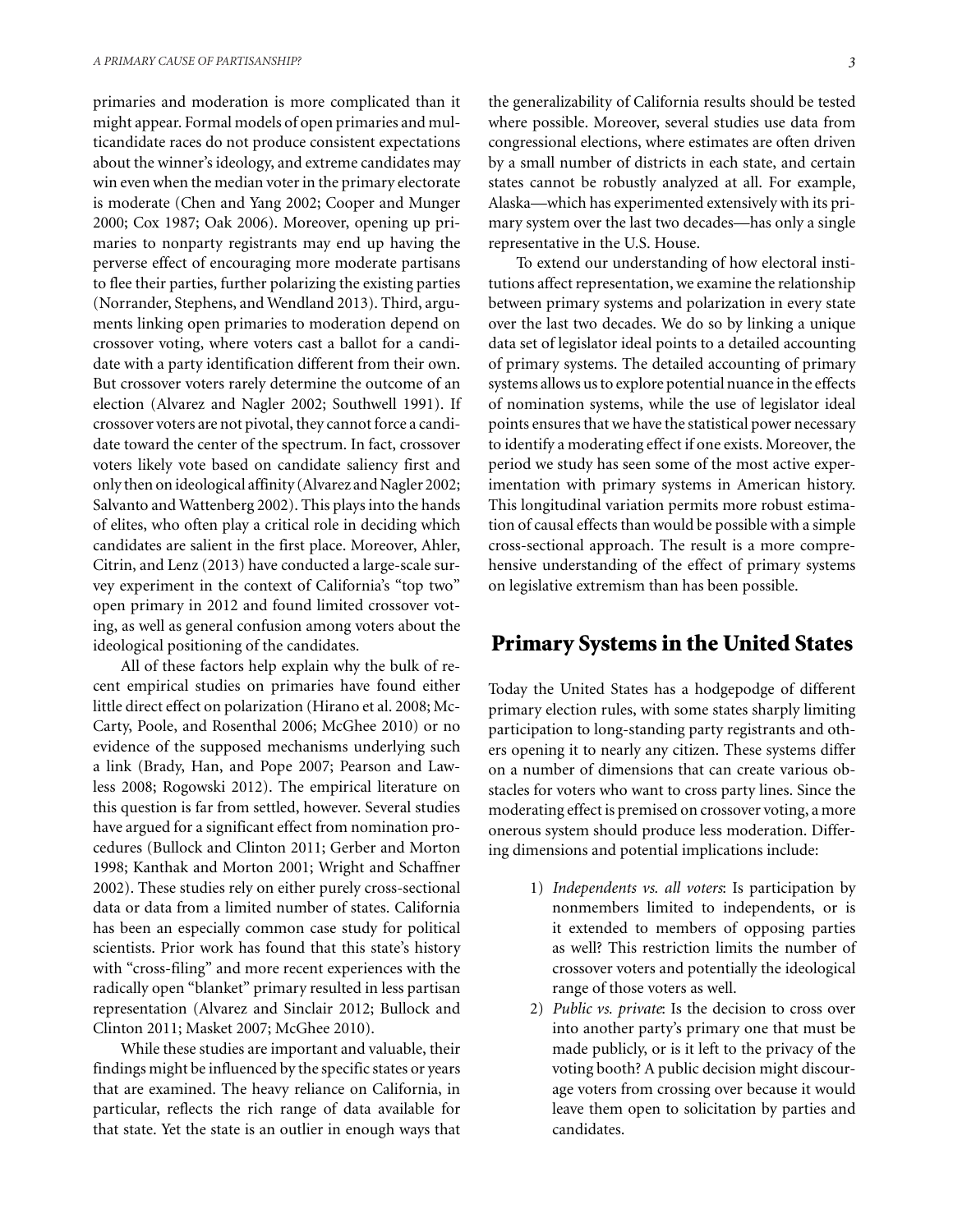- 3) *Registration requirement*: If the decision to cross over is public, does it require registration with the party whose primary the voter chooses to join? Registration is always an option, of course, and some states allow it on Election Day. But switching registration involves a psychological commitment to the party that some voters might not be willing to make. It can also create a new default condition that needs to be changed if future crossover voting is to occur, since some states offer Election Day registration changes only for independents.
- 4) *Choosing parties vs. choosing candidates*: Can crossover voters choose candidates of different parties in different races, or must they commit to voting only for candidates of one party? A commitment to voting for one party likely limits crossover voting to cases when high-profile top-of-the-ticket races draw voters across party lines.
- 5) *Blanket vs. top-two vote getter*: Do systems that allow voters to choose candidates of any party in any race advance the winners within each party (blanket primary) or the top-two winners overall (top-two vote getter)? These two systems would likely have similar rates of crossover voting, though the freewheeling nature of the toptwo systemmight discourage strategic crossover votes by making the likely consequences difficult to predict.

Despite the intuitive predictions offered above, the political science literature has provided little consistent guidance on what to expect from this variation. Theoretical approaches tend to assume that voters are either allowed to cross over or not—so they offer no predictions about the effects of variations 2 and 3. Moreover, this research typically assumes an election with only one race, which rules out the distinctions raised in variations 4 and 5 as well (Chen and Yang 2002; Kang 2007; Oak 2006). Empirical and experimental work has factored in more distinctions, but to varying degrees. Kanthak and Morton (2001) distinguish between both public and private crossover decisions and blanket and top-two vote-getter systems, but Gerber and Morton (1998) and Cherry and Kroll (2003) do not. We are not aware of any research that explores the effect of a registration requirement.

Previous research simplifies this variation to produce five primary types: pure closed, semiclosed, semiopen, pure open, and nonpartisan. Table 1 presents these categories of primary systems, along with the criteria by which they are categorized and the conventionally predicted effect from the literature. Despite the monotonic relationship between openness and moderation implied by these names, predictions from the literature are more complicated. Extant research generally finds pure closed primaries elect relatively extreme candidates, at least if one assumes that voters in each primary electorate are relatively extreme as well (Cherry and Kroll 2003; Gerber and Morton 1998; Kanthak and Morton 2001; Oak 2006). The research also agrees that semiclosed and nonpartisan systems produce relatively moderate candidates in most circumstances (Gerber and Morton 1998; Kanthak and Morton 2001), though some experimental evidence casts doubt on this prediction for nonpartisan systems (Cherry and Kroll 2003).

Pure open systems produce mixed predictions and results. Formal models sometimes predict relatively extreme representation from such systems, and some empirical research confirms this prediction (Gerber and Morton 1998; Oak 2006). This counterintuitive result depends on a fair amount of*raiding*: crossing over to strategically vote for the weakest candidate in the opposing party's primary. Kanthak and Morton (2001) contend that these predictions conflate semiopen and pure open systems, and only the latter consistently produce more extreme candidates. This claim hinges on the notion that the public nature of crossover voting in semiopen systems shames potential raiders into sticking with their party. Empirical studies, however, suggest that raiding is rare, perhaps because it requires complicated coordination among voters if it is to be successful (Alvarez and Nagler 2002; Sides, Citrin, and Cohen 2002). Overall, it is fair to say that the predictions of a heterogeneous effect are fragile and dependent on assumptions that may not be realistic in practice.<sup>2</sup> As a result, we treat the predictions for semiopen and pure open systems as "mixed" in Table 1, to reflect the uncertainty about the expected effect.

<sup>2</sup>It is tempting to assume that an open primary will make representatives more responsive to the district median. But an open primary does not make candidates more aware of the district or the primary median in a way that would make them more responsive; it simply moves the primary median toward the opposing party. For example, Democratic candidates to the left of their primary median might move toward the center under an open primary system, as their primary median moves in the same direction. But Democratic candidates to the right of the Democratic median should not move at all—the median is already moving toward them. The same is true in the opposite direction for Republicans. In effect, relatively conservative Democrats and liberal Republicans have already escaped the centrifugal pressures of the closed primary, so an open primary should make little difference to their ideological positioning. Thus, responsiveness to the district median will only improve in an open primary with candidates who are too extreme, and changes in candidate positions should occur in a moderating direction.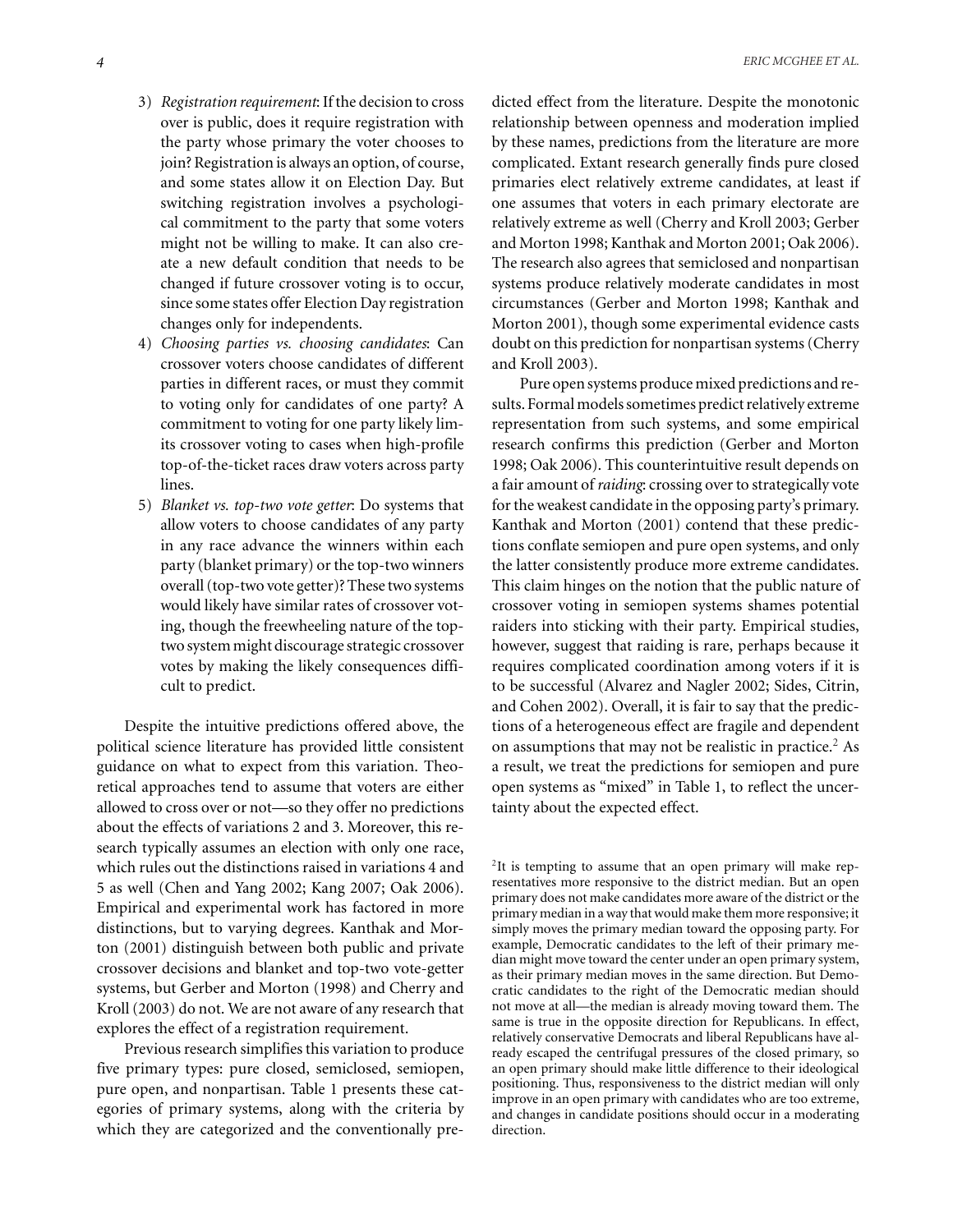|             | <b>Crossovers</b><br>Allowed? | Independents<br>Only? | Public<br>Decision? | Registration<br>Requirement? | Choose<br>Parties? | Literature<br>Prediction |
|-------------|-------------------------------|-----------------------|---------------------|------------------------------|--------------------|--------------------------|
| Pure closed | No                            | N/A                   | N/A                 | N/A                          | N/A                | Partisan                 |
| Semiclosed  | Yes                           | Yes                   | Yes                 | Sometimes                    | Yes                | Moderate                 |
| Semiopen    | Yes                           | No                    | Yes                 | Sometimes                    | Yes                | Mixed                    |
| Pure open   | Yes                           | No                    | No                  | No                           | Yes                | Mixed                    |
| Nonpartisan | Yes                           | No                    | No                  | No                           | No                 | Moderate                 |
|             |                               |                       |                     |                              |                    |                          |

#### **TABLE 1 System Types**

*Note:* The first column (Crossovers Allowed?) indicates whether the system allows crossover voters at all; the second column (Independents Only?) indicates whether independents alone are allowed to cross over; the third column (Public Decision?) indicates whether crossover voters must declare their crossover decision publicly; the fourth column (Registration Requirement?) indicates whether crossover voters must register formally with the party they cross to; the fifth column (Choose Parties?) indicates whether crossover voters must stick with the party they cross to or can cross back and forth from race to race; and the final column indicates the prediction from the literature on whether the given system produces moderation.

#### **Data**

Our data cover most states for the years from 1992 through 2010, a period which has seen an extraordinary amount of experimentation with nomination systems. State parties have changed their systems a total of 22 times—including a few cases of the same party switching back and forth—and at least one state has adopted or abandoned every system we consider in our analysis. To code primary systems, we gathered information from the websites of each of the 50 states and followed up with phone calls to each one to confirm our information. In some cases, we also contacted state parties or directly examined the state's election code. Details of this process, as well as how we handled a variety of judgment calls, are in the appendix.

To assess the effect of primaries on the polarization of state legislatures, we need a measure summarizing the ideological or partisan behavior of individual legislators that is comparable across states. To this end, we use a data set of ideal points of state legislators originally developed in Shor and McCarty (2011), and updated since. These new data are based on state legislative roll-call votes from all state legislatures from at least 1997 until at least 2006 and include almost 18,000 state legislators. To establish comparability of ideal point estimates across chambers, states, and time, Shor and McCarty use Project Vote Smart's National Political Awareness Test (NPAT), a survey of state legislative candidates that uses largely identical questions across states and time. Roll-call-based ideal points are mapped into comparable NPAT common space, with predictions drawn from regressing each of the 50 states' roll-call-based scores on NPAT survey scores.

Thismapping procedure generates a singleideal point for each state legislator for the entire study period. That means we cannot test the possibility of conversion effects,

whereby incumbent legislators change their issue positions to reflect the changing incentive structure of a new primary system. However, evidence from both the U.S. Congress (Poole 2007) and state legislatures (Kousser, Lewis, and Masket 2007) suggests that incumbents rarely change their minds, and when they do, that change is limited. In fact, incumbents are so unlikely to change that including them in our analysis might actually bias our results against finding a primary system effect. Instead, we want to test for a selection effect, whereby primary systems encourage more moderate legislators to run and help the ones who do run win more often. Thus, we structure our data as a series of fresh cross-sections of legislators who were newly elected in each election year, pooling both upper and lower chambers together.<sup>3</sup> Since the selection effect is likely stronger than the conversion effect, this method weights the results toward finding an impact from primary systems.

Figure 1 summarizes one of Shor and McCarty's (2011) key findings. The level of polarization in the U.S. Congress—the subject of substantial scholarly attention (McCarty, Poole, and Rosenthal 2006; Theriault 2008) is not an outlier. There is considerable variation in the location of state Democratic and Republican legislative parties, producing a wide range of legislative polarization across the states. The majority of state legislatures are less polarized than the U.S. Congress, but 15 are more polarized. California has the most polarized state legislature by

<sup>&</sup>lt;sup>3</sup>Legislators who held office in both chambers during our study period are included twice. Approximately 7% of Republicans and 6% of Democrats fit this description. When we removed the second observation for each of these legislators from the data, the results were substantively unchanged and, if anything, suggested an even weaker moderating effect. We also ran the models separately by chamber to test the idea of a stronger moderating effect in Senate elections, where the candidates might have a higher profile. The results were substantively the same.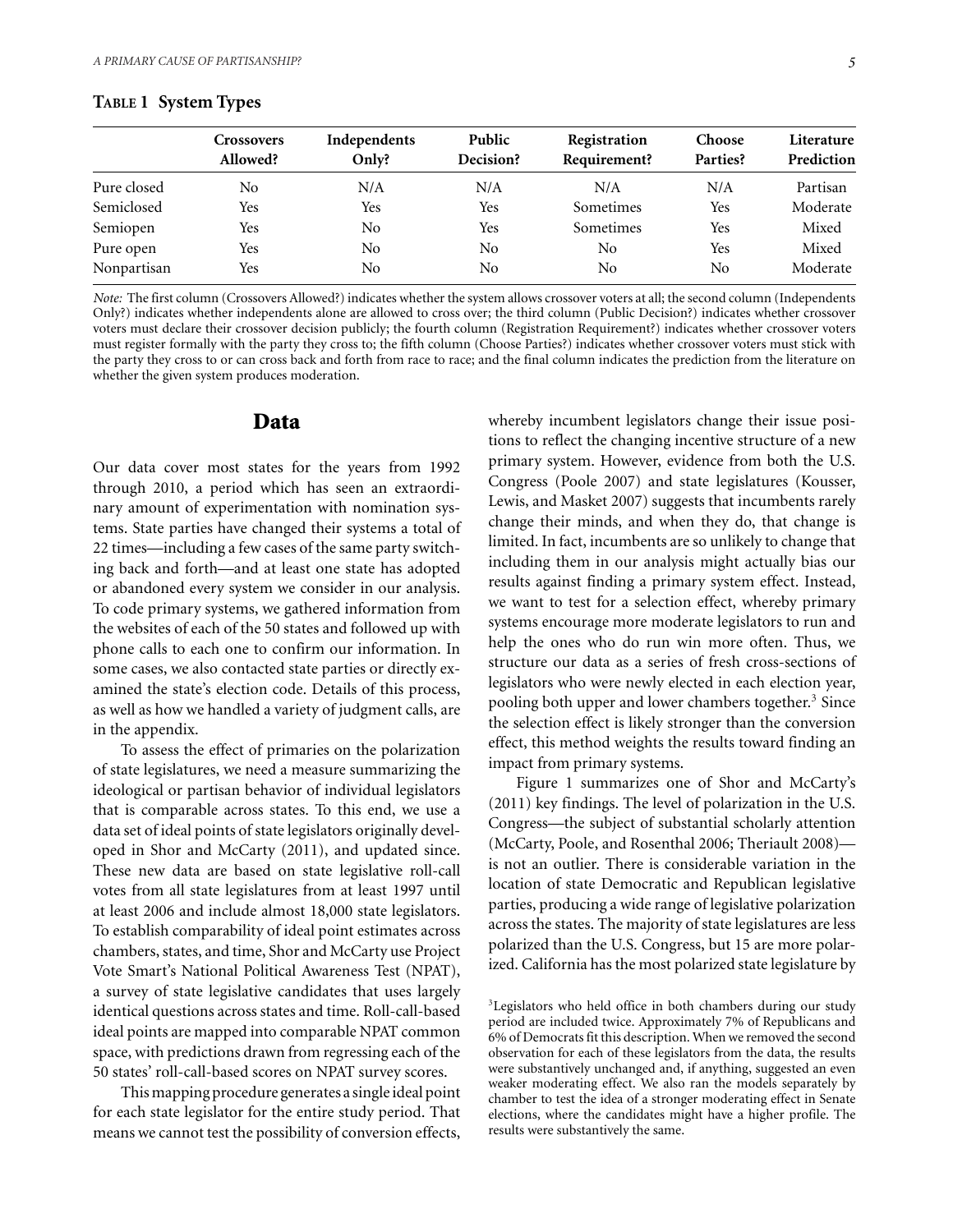

*Note:* Chart plots the mean levels of state legislative polarization (measured by ideological distance between party medians) over the full time period available for each state, averaged between both chambers. Dotted line represents average of U.S. Congress polarization for comparison.

far; Congress is bipartisan in comparison. $4$  On the other end, Rhode Island and Louisiana are the least polarized. In the former, Democrats are liberal but so are the Republicans. In the latter, the converse is true. Shor and McCarty (2011) also find that the degree of polarization has increased in most states.

Finally, we need measures of district preferences for the sake of analytical control. For the U.S. House, such preferences are usually measured with some proxy, such as U.S. presidential vote, perhaps supplemented with other data (Levendusky, Pope, and Jackman 2008). Such data are generally not publicly available for state legislative districts and never with the temporal variation our analysis

requires. Fortunately, the National Committee for an Effective Congress generously provided the 2004 and 2008 presidential vote by post-2000 legislative district for 48 states, and Tausanovitch and Warshaw (2013) provide the Obama-McCain vote for Florida and Mississippi. For earlier legislative sessions, we compiled the 2000 presidential vote by pre-2000 legislative district for 45 states (with numbers for one of two chambers in one additional state). Data for this compilation came from the Center for Congressional and Presidential Studies, Secretaries' of States offices, and local boards of elections. Details of ideology and primary systems for each set of cases are available in Table A9 of the supporting information, and in Table A10 of the supporting information we compare our baseline model using all the data to the same model using just the cases for which we have presidential vote data. In both tables, the differences between the full and the presidential vote data are very small. To validate our use of the presidential vote as a measure of district preferences, we compared them to Tausanovitch and Warshaw's (2013) estimates of district constituent ideology for the years from 2002 through 2008.<sup>5</sup> The two measures have a Pearson correlation of −0.85, and model results are substantively identical regardless of which measure we employ. (These results are in Table A11 of the supporting information.)

## **Results**

Figure 2 shows the average ideal point in each year for the different categories of primary system.<sup>6</sup> There is some variation over time, but the levels of polarization—as measured by the distance between the ideal points for one party and the other—are mostly constant throughout. More to the point, the overall polarization is roughly the same across systems: while all legislators are more liberal or conservative in one system or another, the gap between them fails to fit any obvious pattern. In fact, in at least some years, nonpartisan primaries seem to have the largest gap.

5Tausanovitch and Warshaw make estimates available only for the districts drawn in 2002. Because the range of time is not long enough to estimate a reliable difference-in-difference model, we ran a simple ordinary least squares (OLS) with dummies for primary system types and year fixed effects.

6The data for 2008 are based on the 16 states for which we have data in that year; the results are robust to their exclusion. For 2010, the data are even more limited, consisting of only New York and Rhode Island. Including the state and year fixed effects in our regressions allows us to correct for this imbalance in our time-series crosssection and ensure that it is not driving our results.

<sup>4</sup>See Masket (2009) on the causes and consequences of polarization in California.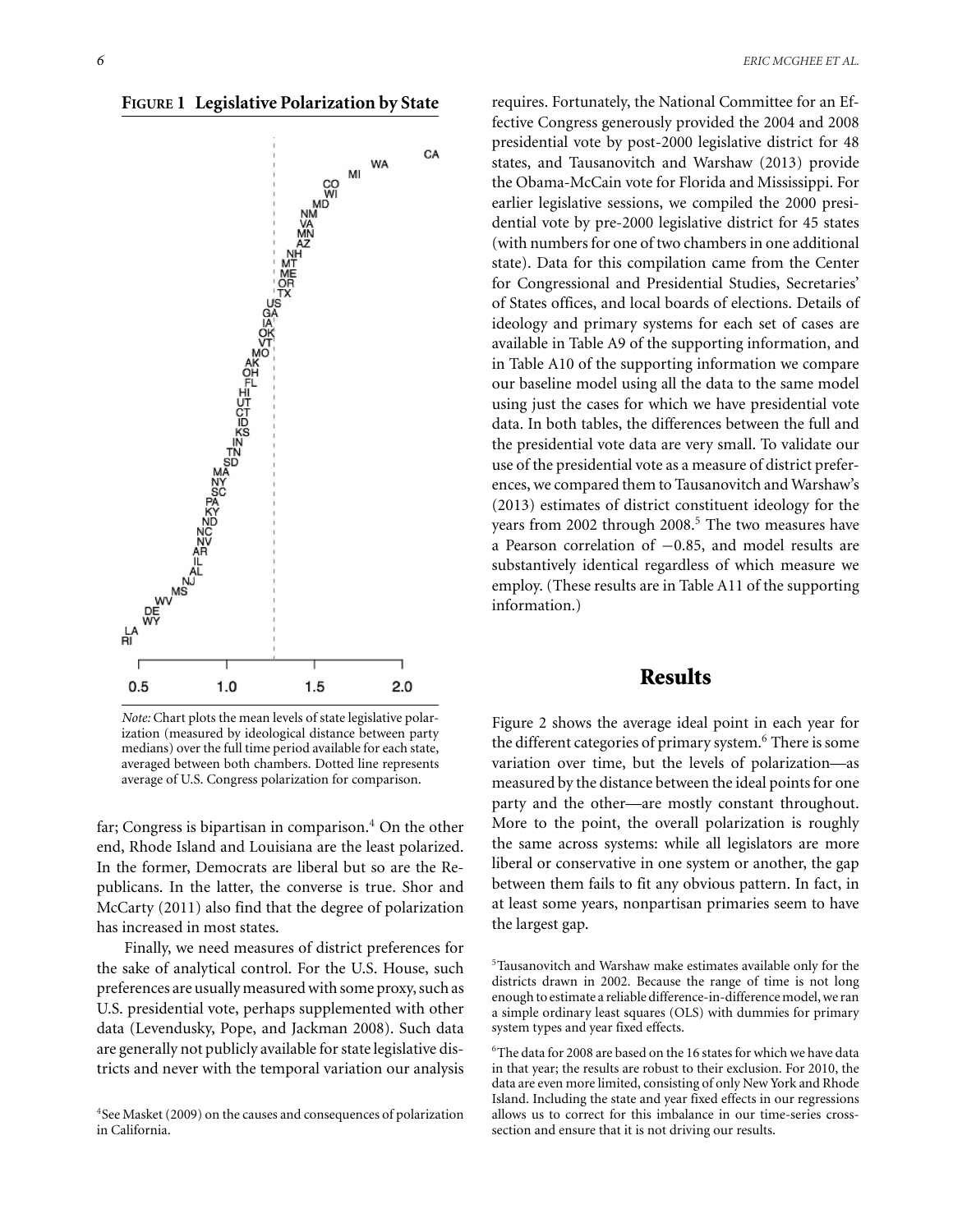

**FIGURE 2 Mean Ideology by Year, Party, and Primary System**

*Note:* Black points are Republicans; hollow points are Democrats. No obvious pattern of cross-system difference is seen.

The information in these graphs is limited because it does not account for relevant variation between states. Some states have changed their primary systems, and others are not present in early or late years of the data set, so the precise group of states in each category is not constant. For example, the Supreme Court's rejection of the blanket primary left only Louisiana with a nonpartisan primary after 2002, which might help explain the sudden convergence of the two parties in that category in recent years.

The most rigorous way of accounting for this statelevel variation is with a fixed effects regression, where a dummy variable is included for each state and year. Estimates of the effects of primary systems are identified on changes in primary systems within a state. Consequently, the coefficient on each primary system is a differencein-difference estimate that indicates the dissimilarity between the extremism of the legislators in states that make a particular change in primary systems and the extremism of those in states that do not. This is the most unbiased approach to the question—it controls for any fixed dif-

ferences between states due to political economy, culture, legislative rules, or other factors. However, it also relies on a certain amount of variation in primary systems over time to recover consistent estimates. While we have already noted the considerable variation during our study period, we might still be overtaxing the data with our difference-in-difference approach. Thus, we test the robustness of our findings with alternative methods that are not so dependent on temporal variance.

Our difference-in-difference model is presented separately by party in Table  $2<sup>7</sup>$ . The baseline results can be found in the first column for each party. The dependent variable here is the legislator ideal points; because positive ideal point values are more conservative and negative ones are more liberal, moderation relative to the comparison category of pure closed systems implies the coefficients on primary-system indicators should be negative for Republicans and positive for Democrats.

<sup>7</sup>We ran separate models for each party, as opposed to one model with interactions for parties, to simplify presentation and interpretation.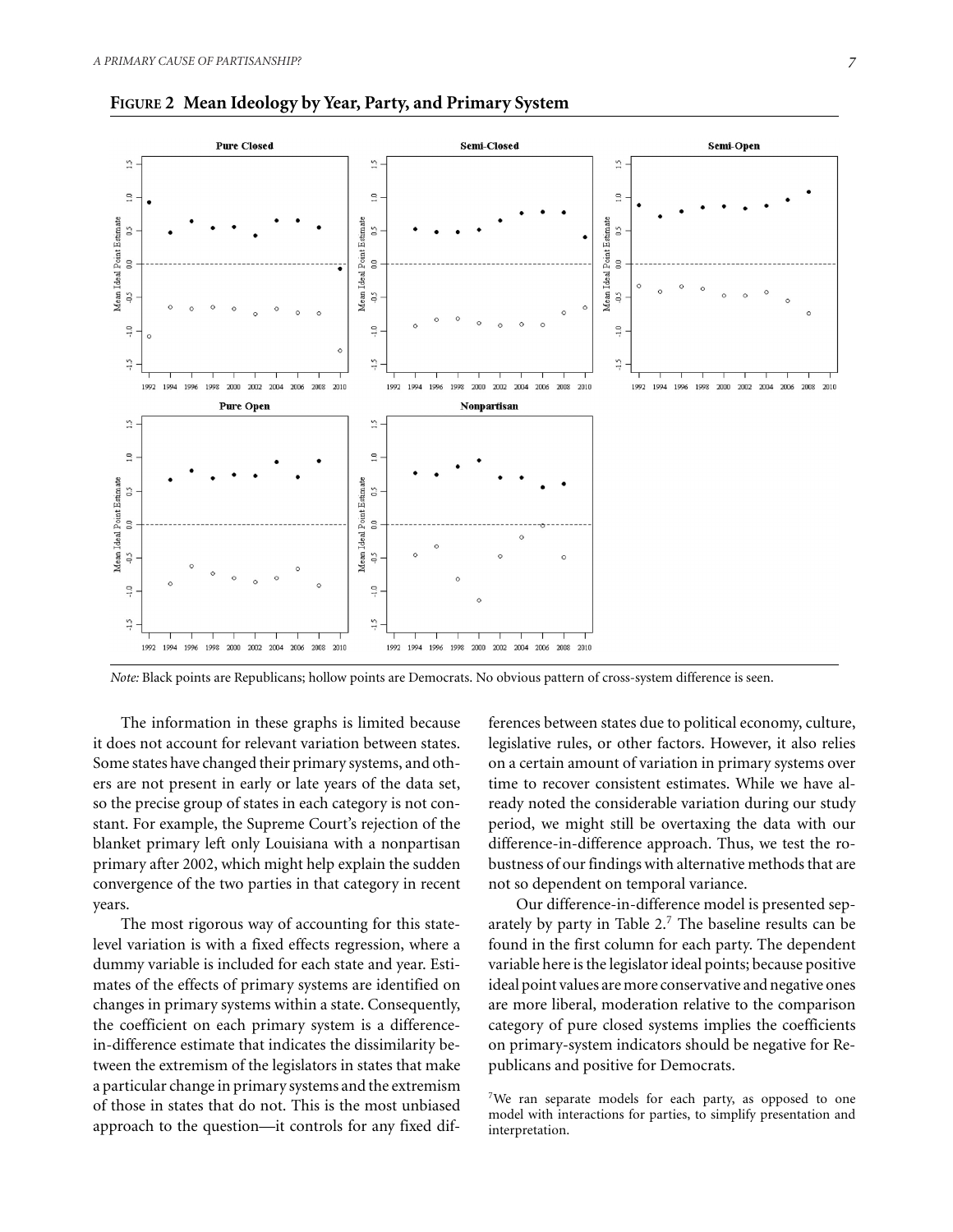**TABLE 2 Explaining Ideology, 1992–2010**

|                                 | Democrats   |             | Republicans |            |  |
|---------------------------------|-------------|-------------|-------------|------------|--|
|                                 | (1)         | (2)         | (1)         | (2)        |  |
| Semiclosed                      | $-0.12***$  | $-0.15***$  | $0.10*$     | $0.07*$    |  |
|                                 | (0.03)      | (0.03)      | (0.04)      | (0.04)     |  |
| Semiopen                        | $-0.04$     | $-0.04$     | 0.04        | 0.00       |  |
|                                 | (0.08)      | (0.07)      | (0.06)      | (0.06)     |  |
| Pure Open                       | $0.22*$     | $0.16*$     | $-0.04$     | $-0.05$    |  |
|                                 | (0.09)      | (0.08)      | (0.05)      | (0.07)     |  |
| Nonpartisan                     | 0.05        | 0.01        | 0.04        | 0.03       |  |
|                                 | (0.06)      | (0.05)      | (0.05)      | (0.05)     |  |
| Presidential                    |             | $-1.29***$  |             | $-1.02***$ |  |
| vote                            |             |             |             |            |  |
|                                 |             | (0.03)      |             | (0.05)     |  |
| Intercept                       | $-0.88***$  | $-0.08^{*}$ | $-0.05$     | $0.46***$  |  |
|                                 | (0.04)      | (0.04)      | (0.04)      | (0.05)     |  |
| State and year<br>fixed effects | $\mathbf X$ | $\mathbf x$ | X           | X          |  |
| Adjusted $R^2$                  | 0.44        | 0.54        | 0.42        | 0.45       |  |
| Root MSE                        | 0.38        | 0.35        | 0.34        | 0.33       |  |
| N                               | 8834        |             | 8978        |            |  |

*Note:* Models are ordinary least squares with state and year fixed effects, plus heteroskedastic and autocorrelation consistent standard errors, run in Zelig for R (Imai, King, and Lau 2007). The dependent variable is the first-dimension ideal point for each state legislator. The omitted reference category for primary systems is "pure closed."

#p *<* 0.10, <sup>∗</sup>p *<* 0.05, ∗∗p *<* 0.01, ∗∗∗p *<* 0.001.

The results demonstrate little effect of differences in primary electoral systems. Few of the coefficients are significant, and of those that are, only the significant effect of pure open systems for Democrats suggests a moderating effect of open primaries. In fact, the coefficients for semiclosed systems suggest a *polarizing* effect for both parties relative to the comparison category of pure closed systems. Moreover, the substantive size of these effects is small by comparison with the gap between the parties. As predicted from our model, the difference between the average Republican and Democrat for the median state (North Carolina) is 0.96—over four times the largest moderating effect in either party.<sup>8</sup>

We conducted several robustness checks for these core results. First, we ran models controlling for Democratic presidential vote, with the state and year fixed effects included as before. For the years from 1992 to 2000, we used district presidential vote from 2000, whereas for the years from 2002 to 2008, we used the average of district presidential vote from 2004 and 2008. This helps account for cross-sectional variation within decades as well as any significant differences due only to the redistricting of 2001. The substantive results, presented in the remaining columns of Table 2, are virtually identical. We also confirmed these results by running a nearestneighbor match on presidential vote for each of the four primary system dummies (semiclosed, semiopen, pure open, and nonpartisan) in turn. The results (in Tables A5 and A6 in the supporting information) confirmed all the effects in Table 2, though they did suggest a modest moderating effect for Republicans in nonpartisan systems.

Second, we tested whether the effects of open primaries interact with secular polarization trends over time. It might be that all politicians are subject to pressures toward polarization for a variety of reasons, but open primaries weaken those pressures. One way to explore this idea is to include a time trend in our equations that is interacted with the different primary systems. If a more open primary weakens an otherwise polarizing trend, the time trend should be negative for Democrats and positive for Republicans, whereas the interaction coefficients should have the opposite sign in each case. Figure 3 graphs estimated trend lines for each system based on the coefficients from this model. Contrary to any expectation of a moderating effect, the story in Figure 3 is one of overwhelming consistency—and consistent polarization—across primary types.<sup>9</sup> Only semiclosed systems offer the expected somewhat flatter line, and then only for Democrats.

The addition of presidential vote data allows us to test a different hypothesis. If open primaries induce moderation through crossover voting, then the impact of an open primary system might be conditional on the number of voters who are available to cross over. In a more open primary, districts with more Republican voters should induce greater moderation in Democratic candidates, whereas those with more Democratic voters should induce moderation in Republicans. Indeed, in a careful study, Bullock and Clinton (2011) examine moderation in California under the blanket primary and uncover just such a pattern of effects: the blanket primary pulled candidates in competitive districts toward the center while

<sup>&</sup>lt;sup>8</sup>We calculated this difference by first predicting separate values for each state after setting both primary systems and year fixed effects to their means in the data set. We then subtracted each state Democratic prediction from the corresponding Republican prediction for the same state.

<sup>&</sup>lt;sup>9</sup>The coefficients and model fit for these regressions are in Table A3 of the supporting information. We also ran these regressions as multilevel models. The results, in Table A1 of the supporting information, were even less supportive of a polarizing effect for open primaries.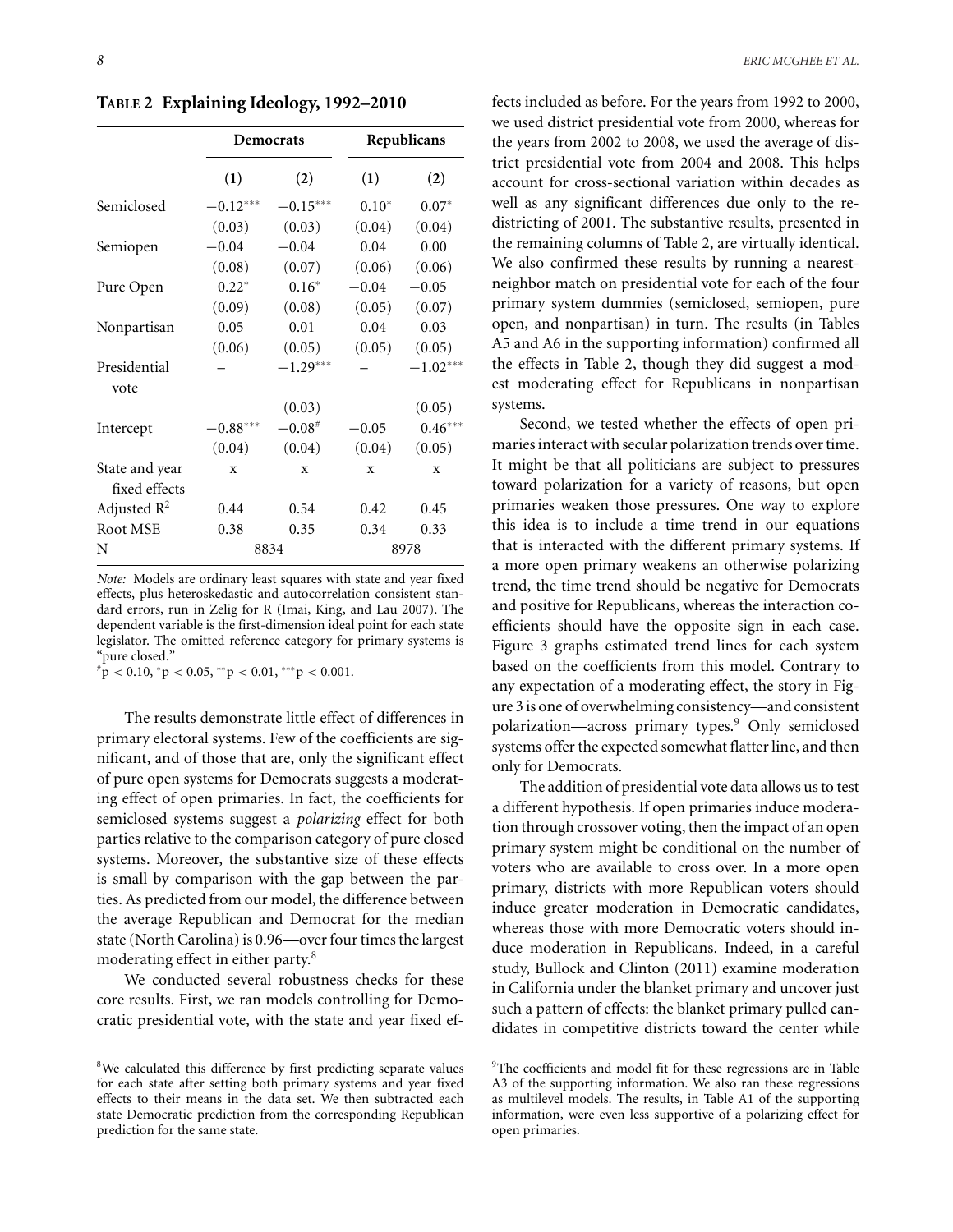

#### **FIGURE 3 Estimated Time Trends by Primary System**

*Note:* Graphs show predicted values holding all other variables, including all fixed effects, at their sample means, as calculated in Zelig for R (Imai, King, and Lau 2007). The gray lines in each graph represent 95% error bounds around the trend estimate. All systems appear to show polarizing trends over time, with relatively little difference between them.

having no effect on those in more lopsidedly partisan constituencies.

We can test this notion with interactions between each primary system and the district presidential vote. We graph predictions from this model in Figure 4.<sup>10</sup> In each graph, the x-axis is the competitiveness of the district, so higher values indicate a seat that is more difficult for the party to hold. The converging lines for the two parties indicate that, as one might expect, competitive districts elect candidates with similar ideological profiles. Nonetheless, we should also expect to see relatively flat lines (i.e., less convergence) for closed primaries if candidate positions are insensitive to the composition of the electorate. Similarly, we should see steeper lines (i.e., more convergence) for the other systems if increasingly open primary systems draw more moderate candidates in competitive districts. Some of the differences between estimated trend lines in Figure 4 are statistically significant, and the ones for pure open and nonpartisan systems are in the expected direction. However, compared to closed systems, the effects are not substantively large, and the trend lines appear roughly similar. It is difficult to conclude from this evidence that open primaries have an effect of any importance relative to closed ones.

Our second robustness check addresses potential endogeneity between primary-system type and polarization. A state might adopt a more open primary system as a response to polarization that has already occurred, with the change most likely imposed from outside the legislature through an initiative passed by voters. Likewise, a state might move to a more closed primary in order to slow a trend toward moderation, perhaps if parties or interest groups became concerned that they were losing control of legislators and believed a closed primary would offer more influence. Thus, the true effect of an open primary might well be moderation, but the very states that adopt it would also be the ones with the strongest polarizing forces at play.

Endogeneity is a difficult problem to address, since we cannot randomly assign primary systems by state and observe the result. In 2000, however, the U.S. Supreme Court struck down the blanket primary in the three states that employed it at that time: Alaska, California, and Washington (see *California Democratic Party v. Jones*, 530 U.S. 567). We treat this court decision and its aftermath as an

<sup>&</sup>lt;sup>10</sup>Full results are available in Table A4 in the supporting information.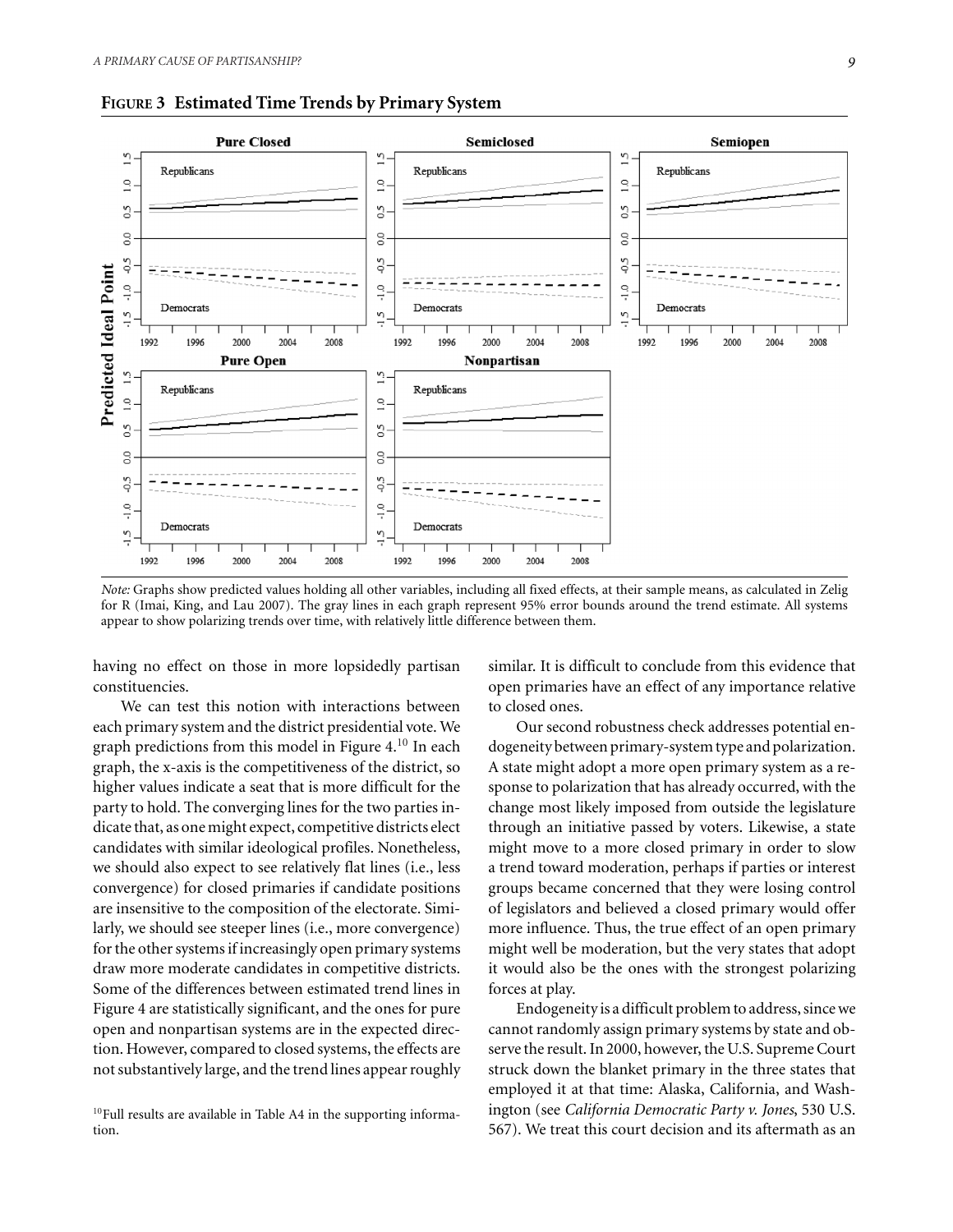

**FIGURE 4 Estimated Relationship between Presidential Vote and Ideology, by Primary System**

*Note:* Graphs show predicted values holding all other variables, including all fixed effects, at their sample means, as calculated in Zelig for R (Imai, King, and Lau 2007). The gray lines in each graph represent 95% error bounds around the estimate. All systems appear to elect more moderate legislators from more competitive districts, with little difference between them.

exogenous shock that led all three states to adopt a more closed system in response: Alaska switched to a semiopen system, California to a semiclosed, and Washington to a pure open.<sup>11</sup> Did these changes make legislators in each state more polarized?

To test this idea, we conducted separate analyses of the three blanket primary states. For each, we first subset data to the years when the state in question used either the blanket primary or the system it adopted immediately after abandoning the blanket. We also limited the set of comparison states to those that used the system ultimately adopted by the state in question. As an example, the California analysis was limited to the years 1998 and 2000 (when the state used the blanket) and 2002 through 2008 (when it used a semiclosed system and was present in our data set) and then further restricted to those states besides California that used the semiclosed system at any point in that period. We then conducted a nearest-neighbor

match on district presidential vote, purging any states or districts that fell outside the convex hull as before. Finally, we regressed ideology on state and year fixed effects, the district presidential vote, and a dummy for years following the court decision.<sup>12</sup> (The coefficient estimates and model fit can be found in Tables A7 and A8 of the supporting information.) The court's decision appears to have had an effect in the expected direction only for California Democrats, who were somewhat more extreme after the decision than before. All effects for Republicans were in the wrong direction but far from conventional levels of statistical significance, whereas for Democrats the effect in the other two states appears to have been to make the

<sup>&</sup>lt;sup>11</sup>Though none of these systems is completely closed, each is more restrictive than the far more open blanket primary, which placed essentially no constraints on a voter's ability to cross party lines. If open primaries are to have a moderating effect, then nonpartisan primaries are logically the most likely to produce that result.

<sup>&</sup>lt;sup>12</sup>The first "post-Jones" election in Alaska and California was 2002; Washington did not abandon the blanket primary until 2004, so for that state only we treat 2004 as the first "post-*Jones*" election. We also tested simpler models without state and year fixed effects or the presidential vote, using instead a dummy for years after the decision, a dummy for the state in question (i.e., Alaska, California, or Washington), and an interaction between the two to test the effect of the new primary law. None of the interaction coefficients produced substantive results different from those reported in the appendix. These results are available from the authors upon request.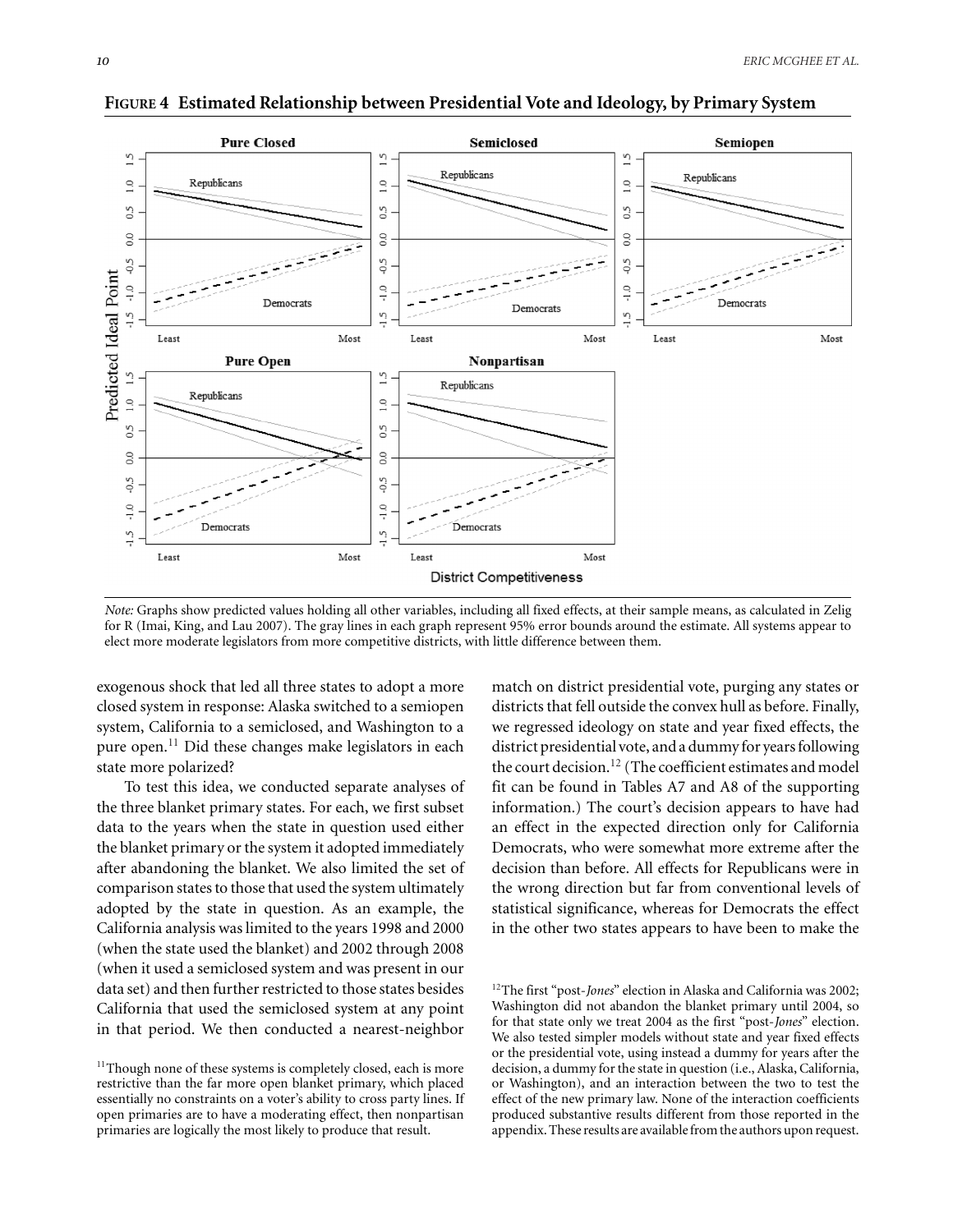legislators slightly more moderate—the opposite of what would be expected given the change.

To ensure that our results are not an artifact of the precision of our estimates, we conduct three final robustness checks. First, we ran all our regressions as multilevel models, dropping the fixed effects and instead modeling states and years as Level 2 predictors with mean zero and variance estimated from the data (Gelman and Hill 2007). These models assume that the state and year effects are uncorrelated with primary system type, such that no unmeasured characteristics of states or election years have moved states to adopt the type of primary system they employ (Clark and Linzer 2012). This is a questionable assumption, but one that at least assigns a greater explanatory role to the primary systems and avoids overtaxing the variance we have. Running the models this way changes none of our substantive conclusions: open primaries elect legislators who are at least as partisan as those in closed systems (see Table A1 in the supporting information).

Second, we took this logic a step further and ran our OLS models without state fixed effects. This "complete pooling" approach allows the type of primary system to explain any differences between states that are not otherwise accounted for by presidential vote and uniform changes over time. This is a far weaker research design since the differences between states may be explained by other factors entirely. Nonetheless, the approach ensures that we have no complications with the precision of our estimates. The results of these models (in Table A2 of the supporting information) suggest stronger primary effects, but in almost every case, the effect is the *opposite* of the typical theoretical prediction: legislators in states with more open primaries are somewhat more extreme than those in states with closed primaries. Thus, even a naïve approach that gives open primaries as much credit as possible fails to confirm a simple moderating effect.

Third, we explored other classifications of primary systems besides the five-category method we have considered up to this point. Specifically, we tested simple dummies for the following combinations: open (in any way), open for independents only, open for all voters, open where the individual decision of which primary to join is private, open where the decision is public, open with a registration requirement, and open without any change in registration required.<sup>13</sup> For these different categorizations, we ran all the same models employed thus far: state and year fixed effects, fixed effects with presidential vote controlled, multilevel, and matching. In virtually every case, the more open system produced politicians at least as polarized as in a closed primary. The registration requirement did have a moderating effect for Democrats in the matched data, but any other moderating effects were modest and statistically insignificant.

## **Conclusion**

This study has examined the link between the openness of a primary system and the ideology of the state legislators elected under it, using a unique data set of legislator ideal point estimates and the most thorough accounting of primary systems available. The results suggest that these systems have little consistent effect on legislator ideology. In fact, most of the effects we have found tend to be the opposite of those that are typically expected: the more open the primary system, the more liberal the Democrat and the more conservative the Republican.

What should wemake of these results? Although there are some statistically significant effects, we believe our findings generally fail to reject the null hypothesis of no effect from primary systems. No result is robust across all the models and specifications we tested. The closest is the finding that semiclosed systems elect more conservative Republicans and more liberal Democrats than closed systems do, which holds for most of the regression models. But this pattern is not predicted by any of the theoretical or empirical literature, which if anything identifies semiclosed primaries as one of the only types certain to provide more *moderate* politicians relative to those produced by closed primaries.

Moreover, even the polarizing effects we find are dwarfed by the considerably larger average gap between the two parties in most states. In fact, the most robust finding is that unexplained differences between the states absorb a large share of the variance in legislator ideology—at least one-third regardless of the model or specification. $^{14}$ Whether this represents states' political economy, political culture, demographics, or other political institutions, it seems safe to say that primary elections are not among the most important factors.

Our findings differ from those of some studies in the literature, which have found at least a modest effect of

<sup>&</sup>lt;sup>13</sup>Some of these categories necessarily overlap. The most obvious example is the "open in any way" category, which subsumes all the others, but there are several other examples: "openfor independents only" is a subset of "open for all voters," "open with a registration requirement" is a subset of "open where the decision is public," and so forth. Any two mutually exclusive categories were included

in the same model together. The results of all of these models are available from the authors upon request.

<sup>&</sup>lt;sup>14</sup>For example, the difference in adjusted  $R^2$  between a model with only primary system dummies and one with fixed effects for states is about 0.35 for both Democrats and Republicans.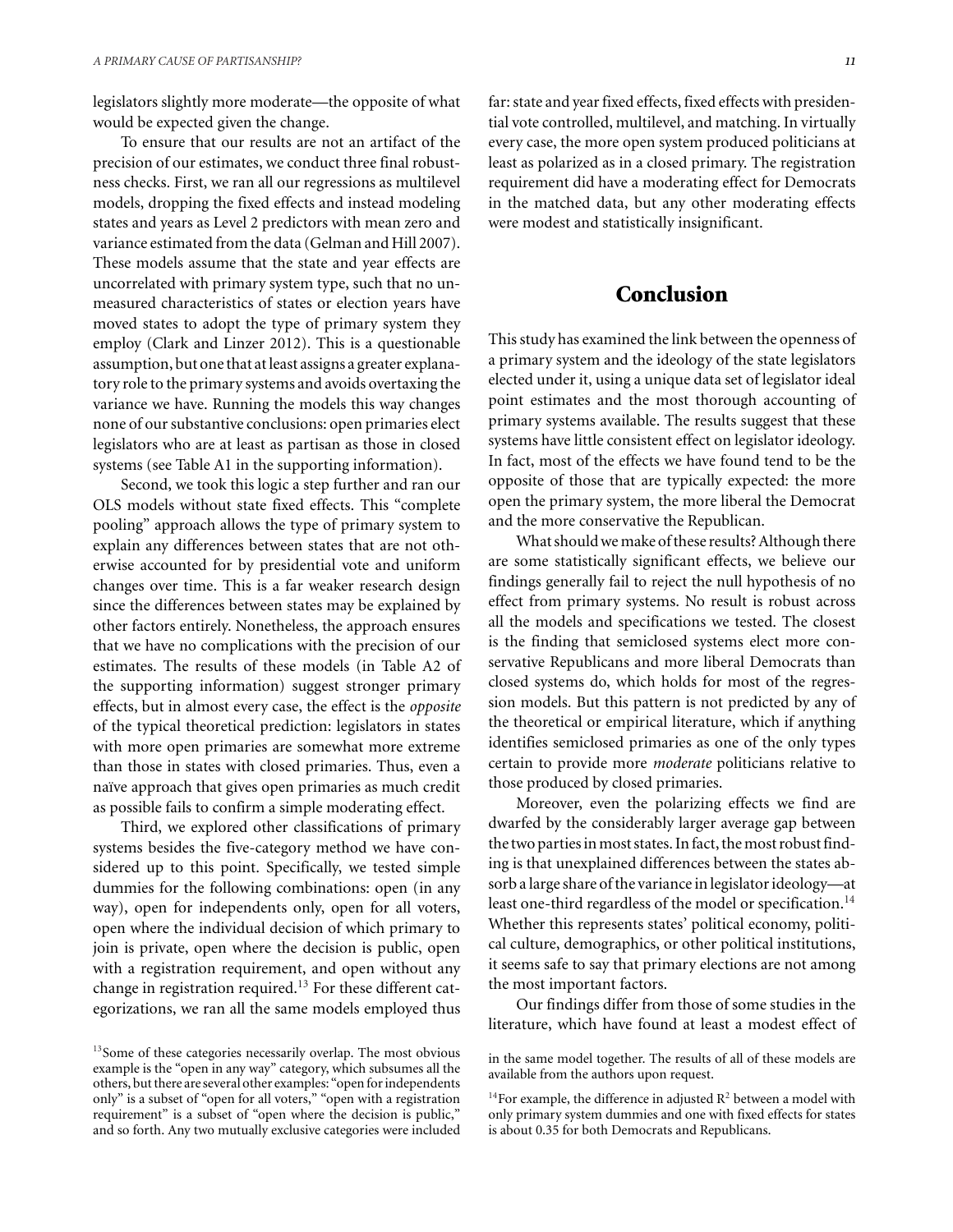nomination systems on polarization. But we believe the results of these studies likely stem from data and methodological limitations. Most important is the inability to compare polarization both pre- and posttreatment for a wide range of states. Earlier studies have either lacked the data to make the comparison, failed to make the comparison, or both.

More than one study has also found an effect of nomination systems on polarization in the state of California. But our analysis shows that concluding much from this relationship would be premature. Indeed, California is virtually the *only* state where a change in primary system has produced the expected moderating effect. While California may certainly be telling us something about the sort of political environment where primary systems can have an effect, it is also possible that effects we and others have found there have been due to chance alone. Since California has recently readopted an open primary system similar to the one it had in the late 1990s, there may soon be a better answer to this question. Some preliminary research has suggested no effect from the new system on moderation, and in fact some signs that newly elected candidates are slightly more extreme (Ahler, Citrin, and Lenz 2013; Kousser, Phillips, and Shor 2013). Thus, we must be cautious about concluding too much from California's earlier experience with a nonpartisan primary.

It is difficult to say precisely why the effect of open primaries is so weak. The logical basis for a moderating effect is simple and plausible: if voters closer to the middle of the ideological spectrum are allowed or encouraged to participate in a primary election, we would expect that they would vote for relatively moderate candidates and the winning nominee would be more moderate. But as plausible as the idea may be, we have tested it with the most comprehensive data on legislator ideology and primary systems available to date, and there is little evidence to support it.

Where might the logic of a moderating effect go awry? First, the level of crossover voting might not be large enough to produce moderating effects. The number of committed, politically active Independents may be smaller than expected. It is also possible, as formal models suggest, that the logic of an open primary is more complicated than it appears, since a moderating effect is dependent on a number of assumptions about the distribution of voter ideology and the pattern of candidate emergence in each race. Thus, the empirical finding of no effect may be merely the averaging out of these disparate paths from votes through institutions to final outcome, complicating the overly simplistic story of primary reform enthusiasts.

Another possible explanation for the null finding comes from recent theories of parties. These theories emphasize the critical role of donors and party activists, who have perspectives that may be more extreme than the average party registrant. Because these supporters can provide the critical resources necessary to wage competitive campaigns, they draw potential candidates to their more extreme positions while denying more consistently moderate candidates the ability to win. When one considers that voters must hear of a candidate before they vote for that person, it becomes clear how the absence of moderate sources of campaign funds and volunteer activity may hamper moderate candidates far more than the composition of the primary electorate. Open primaries give voters the option to cross party lines, but partisan actors give candidates the means to convince voters that they should do so. In the same vein, recent work on "subconstituency politics" has emphasized the important role of support from groups with intense preferences. In contrast to the work on parties, the value of groups in this work lies less in organization and money and more in the ease with which sets of intensely held preferences can be combined into coalitions (Bishin 2009). But both theories downplay the role of the median voter and potentially elevate the role of party actors instead.

If party actors truly play this critical role, it offers some validation of Schattschneider's (1942) view of parties as collections of elites. Moreover, it provides a mechanism by which their influence can be felt in an age of media politics and permanent campaigns. New communications technologies provide the means by which politicians might learn the preferences of voters, build their own electoral coalitions, and speak with voters directly. But parties and the standing coalition of interests that back them serve as gatekeepers to the resources that make such communication possible.

We are not prepared to say that more open nomination systems could never have a moderating effect. There are some approaches that we have not explicitly tested, such as elections where party signals are not even provided on the ballot or are difficult to divine. Examples include Nebraska's nonpartisan legislative elections, the nonpartisan local elections in many states, or the crossfiling system in California during the first half of the twentieth century, where party labels were excluded from the primary ballot and Republicans could run in Democratic primaries and vice versa.

Moreover, if external party activity is indeed important in explaining legislative behavior, then it may tell us something about when and where nomination systems can have a more important effect. Parties are a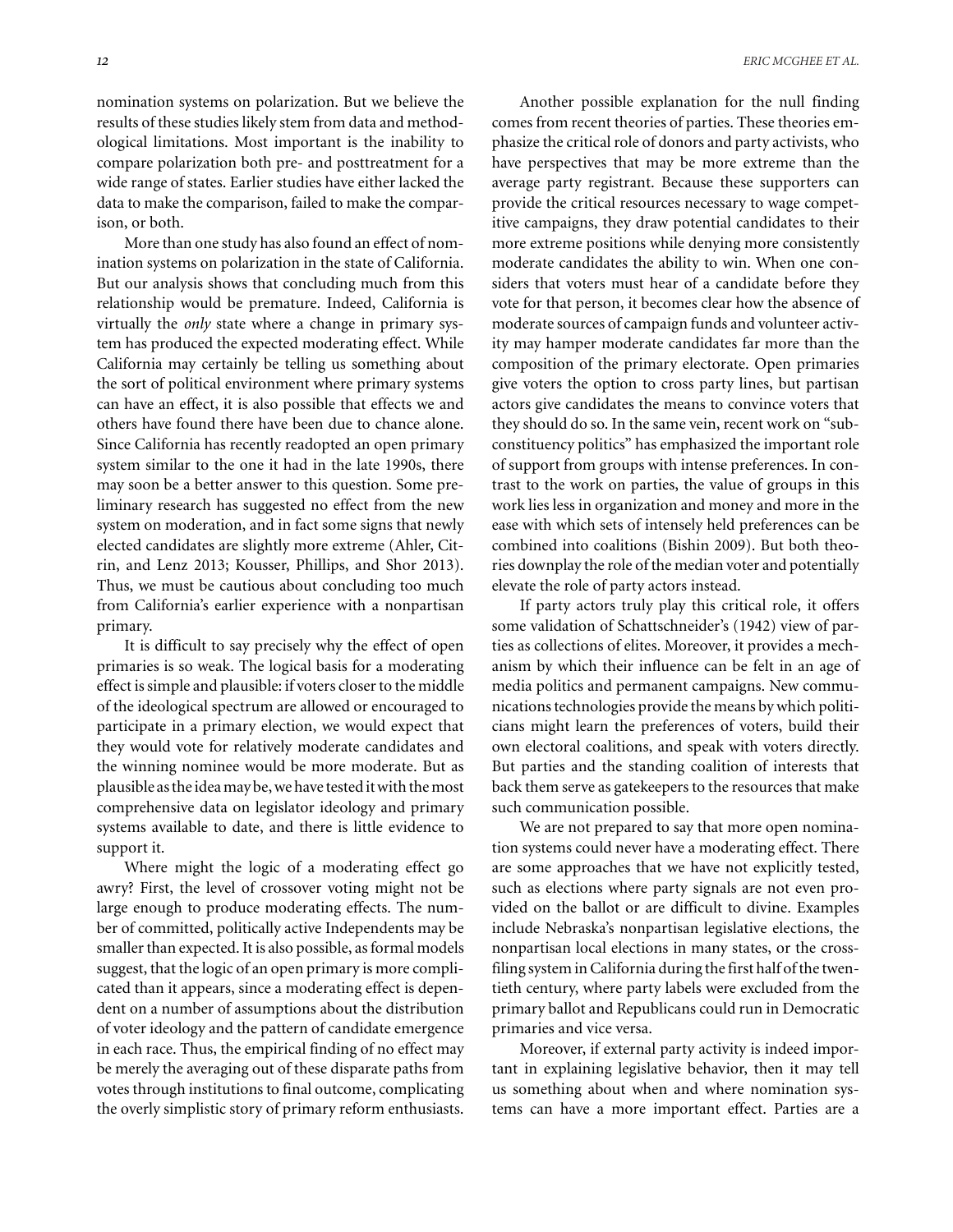powerful means of organizing a legislature because they draw together diverse interests under a common banner of controlling government. All other external interests, by themselves, have limited goals that severely constrain their power to influence politics on a wider array of topics. Thus, when party organizations—whether formal or informal—are already strong, the type of nominating system may be hard pressed to prevent them from wielding outsize influence on the legislative process. But when party organizations are weak, an open primary system might hamper their efforts to supplant other networks of interests and make themselves the dominant schism in the legislature.

Regardless of the mechanism, our analysis suggests we should expect little from open primary reform in the modern political age. The effect is inconsistent and weak, and where it is stronger and more robust, it is the opposite of the one that is generally intended.

## **Appendix Coding Primary Systems**

To code the primary systems, we visited the websites of the governmental agencies responsible for administering elections in each of the 50 states (usually the secretary of state). We then contacted these agencies to confirm the information from the web and fill in any gaps. We made certain in these interviews to identify the specifics of each system described above and did not code any information without first confirming its authenticity with our contact. If the contact seemed uncertain about the information, we verified it with a second source—either a contact in one of the state party organizations or a careful examination of the state's election code.

Although elections officials were effective informants about the current primary systems, there was sometimes no person in the relevant government agency who had served long enough to say for certain whether and when the primary system had changed over the course of our study period. For these cases, we compared the state's current primary system to its system as recorded by Kanthak and Morton (2001) for the late 1990s; if the two codings agreed, we assumed that no change had occurred. If they did not agree, we retrieved archived versions of the state's election code to determine the time of the change. Since many states allow parties themselves to decide whether to permit the participation of nonmembers, we often had to contact parties directly to determine their decision in each election.

Coding the primary systems required a few judgment calls for borderline cases. Two states—Colorado and Utah—have closed caucus systems that lead to primaries which are open to at least some degree. This caucus stage can serve as a screening process for the primary candidates, so we treated these states as closed. Some states allow voters to change their registration status on Election Day and then disaffiliate from that party on their way out of the voting booth. Although this ease of disaffiliation might lower the psychological barriers to crossover voting, there were not enough of these systems for separate analysis. Instead, we treated these systems as either semiclosed or semiopen, depending on whether only Independents (semiclosed) or all voters (semiopen) were allowed to reregister. Finally, some states force the parties to open their primaries, whereas others explicitly allow the parties to decide for themselves.<sup>15</sup> For the latter, we treated each party's decision in each election as defining the type of primary system in place. For example, one party's primary might be semiclosed one year and pure closed the next, whereas the opposing party's primary was closed in both years. Other studies have failed to properly identify this sort of temporal and partisan variation and sometimes misclassified primary systems as permanently

## **References**

open or closed.

- Ahler, Douglas J., Jack Citrin, and Gabriel S. Lenz. 2013. "Do Open Primaries Help Moderate Candidates? An Experimental Test on the 2012 Primary." Unpublished manuscript, University of California, Berkeley.
- Aldrich, John H. 1983. "A Downsian Spatial Model with Party Activism." *American Political Science Review* 77(December): 974–90.
- Alvarez, Michael R., and Jonathan Nagler. 2002. "Party System Compactness: Measurement and Consequences." *Political Analysis* 12(1): 46–62.
- Alvarez, Michael R., and Betsy Sinclair. 2012. "Electoral Institutions and Legislative Behavior: The Effects of Primary Processes." *Political Research Quarterly* 65: 544–57.
- Aranson, Peter H., and Peter C. Ordenshook. 1972. "Spatial Strategies for Sequential Elections." In *Probability Models of Collective Decision Making*, ed. R. G. Niemi and H. F. Weisberg. Columbus, OH: Charles E. Merrill, 298–331.
- Bailey, Delia, and Ferdinand Alimadhi. 2007. "ls.mixed: Mixed Effects Linear Model. Kosuke Imai, Gary King, and Olivia Lau, Zelig: Everyone's Statistical Software.' http://gking.harvard.edu/zelig.
- Bishin, Benjamin. 2009. *Tyranny of the Minority: The Subconstituency Politics Theory of Representation*. Philadelphia, PA: Temple University Press.

<sup>15</sup>Technically speaking, the U.S. Supreme Court's decision in *Tashjian v. Republican Party of Connecticut* (479 U.S. 208 1986) prevented states from forcing parties to open their primaries under most circumstances. But many primary systems appear to simply ignore this ruling and compel the state parties to comply.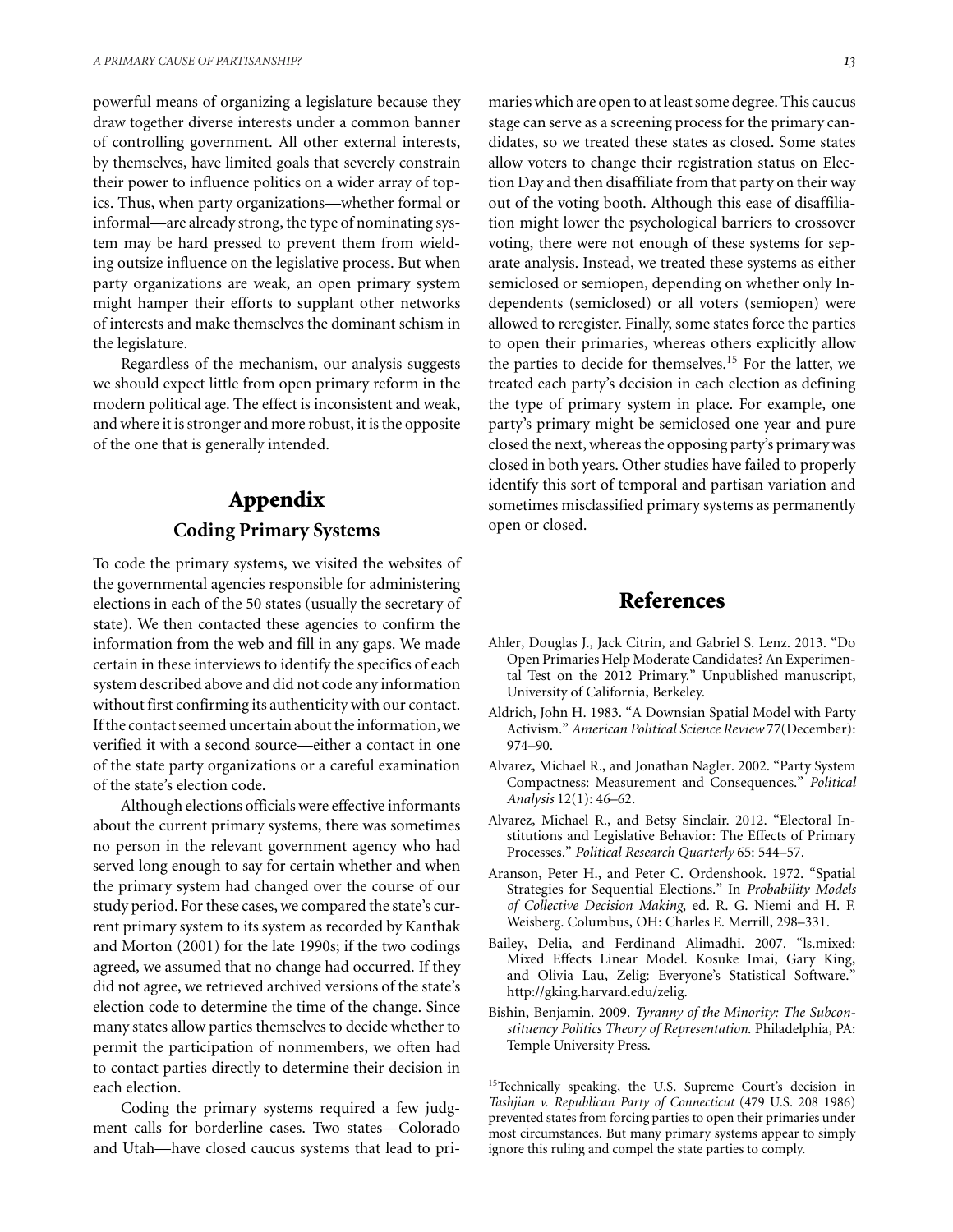- Brady, David W., Hahrie Han, and Jeremy C. Pope. 2007. "Primary Elections and Candidate Ideology: Out of Step with the Primary Electorate?" *Legislative Studies Quarterly* 32(1): 79–106.
- Bullock, Will, and Joshua D. Clinton. 2011. "More a Molehill than a Mountain: The Effects of the Blanket Primary on Elected Officials' Behavior from California." *Journal of Politics* 73(3): 915–30.
- Cadigan, John, and Eckhard Janeba. 2002. "A Citizen-Candidate Model with Sequential Elections." *Journal of Theoretical Politics* 14(4): 387–407.
- Chen, Kong-Pin, and Sheng-Zhang Yang. 2002. "Strategic Voting in Open Primaries." *Public Choice* 112(1/2): 1–30.
- Cherry, Todd L., and Stephan Kroll. 2003. "Crashing the Party: An Experimental Investigation of Strategic Voting in Primary Elections." *Public Choice* 114(3–4): 387–420.
- Clark, Tom S., and Drew A. Linzer. 2012. "Should I Use Fixed or Random Effects?" Unpublished manuscript, Emory University.
- Cohen, Marty, David Karol, Hans Noel, and John Zaller. 2008. *The Party Decides: Presidential Nominations before and after Reform*. Chicago: University of Chicago Press.
- Cooper, Alexandra, and Michael C. Munger. 2000. "The (Un)Predictability of Primaries with Many Candidates: Simulation Evidence." *Public Choice* 103(3–4): 337–55.
- Cox, Gary W. 1987. "Electoral Equilibria under Alternative Voting Institutions." *American Journal of Political Science* 31(February): 82–108.
- Downs, Anthony. 1957. *An Economic Theory of Democracy*. New York: Harper & Row.
- Fiorina, Morris P., Samuel J. Abrams, and Jeremy C. Pope. 2005. *Culture War? The Myth of a Polarized America*. New York: Pearson Longman.
- Geer, John G. 1988. "Assessing the Representativeness of Electorates in Presidential Primaries." *American Journal of Political Science* 32(4): 929–45.
- Gelman, Andrew, and Jennifer Hill. 2007. *Data Analysis Using Regression and Multilevel/Hierarchical Models*. New York: Cambridge University Press.
- Gerber, Elizabeth R., and Rebecca B. Morton. 1998. "Primary Election Systems and Representation." *Journal of Law, Economics, and Organization* 14(2): 304–24.
- Hirano, Shigeo, James M. Snyder Jr., Stephen Ansolabehere, and John Mark Hansen. 2008. "Primary Competition and Partisan Polarization in the U.S. Senate." Unpublished manuscript, Columbia University.
- Ho, Daniel, Kosuke Imai, Gary King, and Elizabeth Stuart. 2007. "Matching as Nonparametric Preprocessing for Reducing Model Dependence in Parametric Causal Inference." *Political Analysis* 15(3): 199–236.
- Ho, Daniel, Kosuke Imai, Gary King, and Elizabeth Stuart. 2008. "Matchit: Nonparametric Preprocessing for Parametric Causal Inference." *Journal of Statistical Software* 171: 481– 502.
- Imai, Kosuke, Gary King, and Olivia Lau. 2007. *ls: Least Squares Regression for Continuous Dependent Variables. Kosuke Imai, Gary King, and Olivia Lau, Zelig: Everyone's Statistical Software*. http://gking.harvard.edu/zelig.
- Kang, Insun. 2007. "Open Primaries and Crossover Voting." Presented at the annual meeting of the Midwest Political Science Association.
- Kanthak, Kristin, and Rebecca Morton. 2001. "The Effects of Electoral Rules on Congressional Primaries." In *Congressional Primaries and the Politics of Representation*, ed. Peter F. Galderisi, Marni Ezra, and Michael Lyons. Lanham, MD: Rowman and Littlefield, 116–31.
- King, Gary, and Langche Zheng. 2006. "The Dangers of Extreme Counterfactuals." *Political Analysis* 14: 131–59.
- Kousser, Thad. 2010. "Does Partisan Polarization Lead to Policy Gridlock in California?" *California Journal of Politics and Policy* 2(2), http://www.degruyter.com/view/j/cjpp.
- Kousser, Thad, Jeffrey B. Lewis, and Seth E. Masket. 2007. "Ideological Adaptation? The Survival Instinct of Threatened Legislators." *Journal of Politics* 69(3): 828–43.
- Kousser, Thad, Justin H. Phillips, and Boris Shor. 2013. "Reform and Representation: Assessing California's Top-Two Primary and Redistricting Commission." Presented at the annual meeting of the Midwest Political Science Association.
- Levendusky, Matthew S., Jeremy C. Pope, and Simon D. Jackman. 2008. "Measuring District-Level Partisanship with Implicationsfor the Analysis of U.S. Elections" *Journal of Politics* 70(3): 736–53.
- Masket, Seth E. 2007. "It Takes an Outsider: Extralegislative Organization and Partisanship in the California Assembly, 1849–2006."*American Journal of Political Science* 51(3): 482– 97.
- Masket, Seth E. 2009. *No Middle Ground: How Informal Party Organizations Control Nominations and Polarize Legislatures*. Ann Arbor: University of Michigan Press.
- McCarty, Nolan, Keith T. Poole, and Howard Rosenthal. 2006. *Polarized America: The Dance of Ideology and Unequal Riches*. Cambridge, MA: MIT Press.
- McGhee, Eric. 2010. *Open Primaries*. San Francisco: Public Policy Institute of California.
- Mowry, George Edwin. 1951. *The California Progressives*. Chicago: Quadrangle Books.
- Norrander, Barbara. 1989. "Ideological Representativeness of Presidential Primary Voters." *American Journal of Political Science* 33(3): 570–87.
- Norrander, Barbara, Keri Stephens, and Jay L. Wendland. 2013. "Primary Type, Polarization of State Electorates and the Ideological Composition of Primary Electorates." Presented at the annual meeting of the Midwest Political Science Association.
- Oak, Mandar P. 2006. "On the Role of Primary System in Candidate Selection." *Economics and Politics* 18(2): 169–90.
- Owen, Guillerrom, and Bernard Grofman. 2006. "Two-Stage Electoral Competition in Two-Party Contests: Persistent Divergence of Party Positions." *Social Choice and Welfare* 26: 547–69.
- Pearson, Kathryn, and Jennifer L. Lawless. 2008. "Primary Competition and Polarization in the U.S. House of Representatives." Unpublished manuscript, University of Minnesota.
- Poole, Keith T. 2007. "Changing Minds? Not in Congress!" *Public Choice* 131: 435–51.